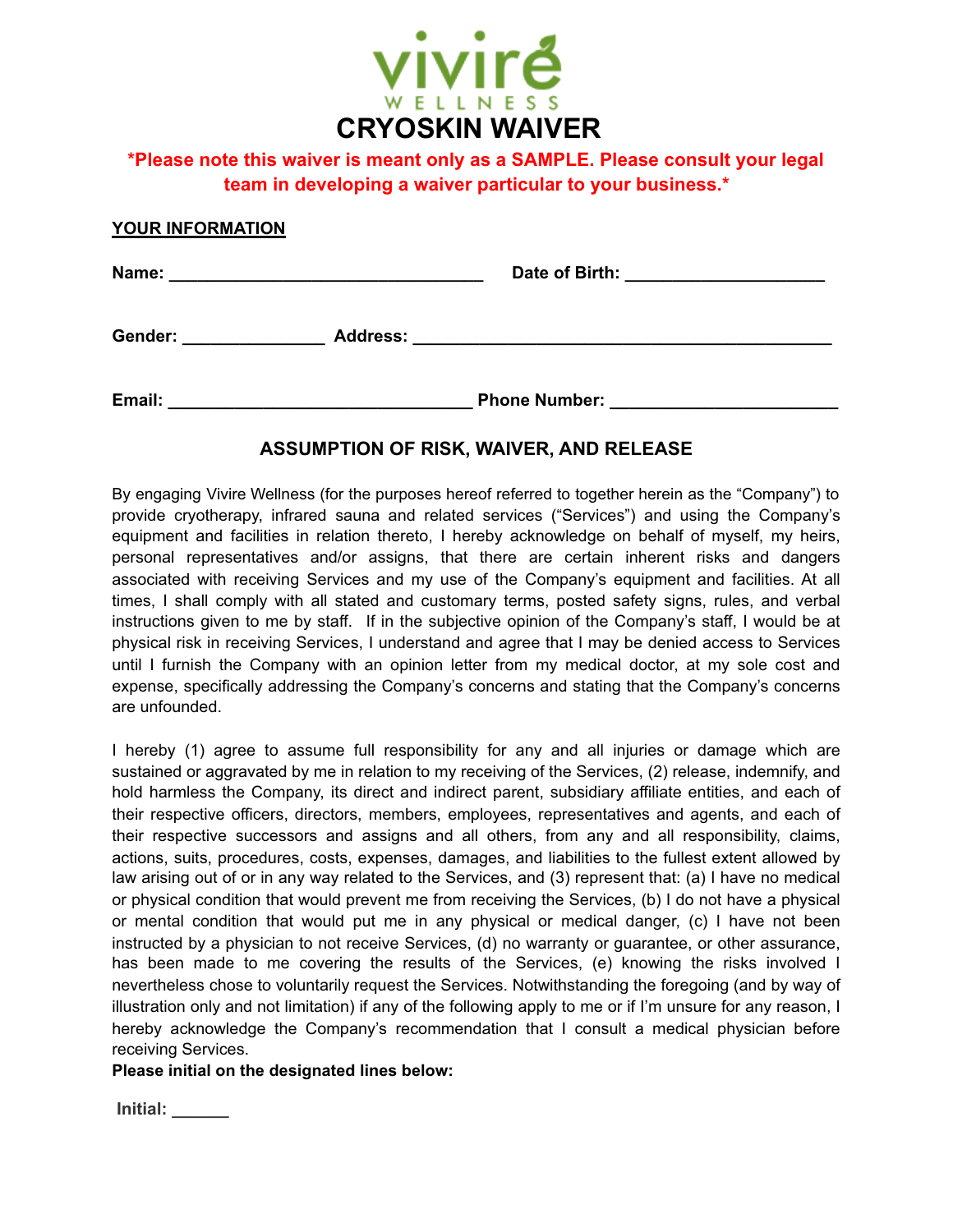## **Cryoskin Slimming:**

- Severe Raynaud's Syndrome
- Severe Allergy to Cold
- Cold-related Illness (Cryoglobulinemia, Paroxysmal Cold Hemoglobinuria, Cold Agglutinin Disease)
- Progressive Diseases (MS, ALS, Parkinson's, Neuropathy)
- Active Cancer
- HIV/AIDS
- Cardiovascular Disease
- Lower Limb Ischemia
- Lymphatic Disorders
- Uncontrolled Diabetes or Diabetes-related complications
- Severe Kidney or Liver Disease
- Pregnancy/Breastfeeding
- Bacterial and viral infections of the skin
- Wound healing disorders
- Circulatory disorders
- Surgery in the past 6 months
- Pacemaker/metal implants
- Active/Severe Eczema, rashes, or dermatitis
- Use of topical antibiotics in desired treatment area
- Silicone/other implants in desired treatment area
- Mesh inserts in the desired treatment area
- Irremovable body piercings in the desired treatment area
- Incision scar(s) in the desired treatment area
- Open or infected wounds
- Impaired skin sensation
- Known sensitivity or allergy to propylene glycol
- Hernia in or adjacent to desired treatment area
- Active implanted device such as pacemaker or defibrillator in or adjacent to desired treatment area

## **\*I have read and acknowledged the contraindications of Cryoskin Slimming.**

 **Initial: \_\_\_\_\_\_** 

# **Cryoskin Toning:**

- Severe Raynaud's
- Severe Allergy to Cold
- Cold-related Illness (Cryoglobulinemia, Paroxysmal Cold Hemoglobinuria, Cold Agglutinin Disease)
- Progressive Diseases (MS, ALS, Parkinson's, Neuropathy)
- Pregnancy/Breastfeeding
- Cardiovascular Disease or Lower Limb Ischemia
- Bacterial and viral infections of the skin
- Wound healing disorders
- Circulatory disorders
- Surgery in the past 6 months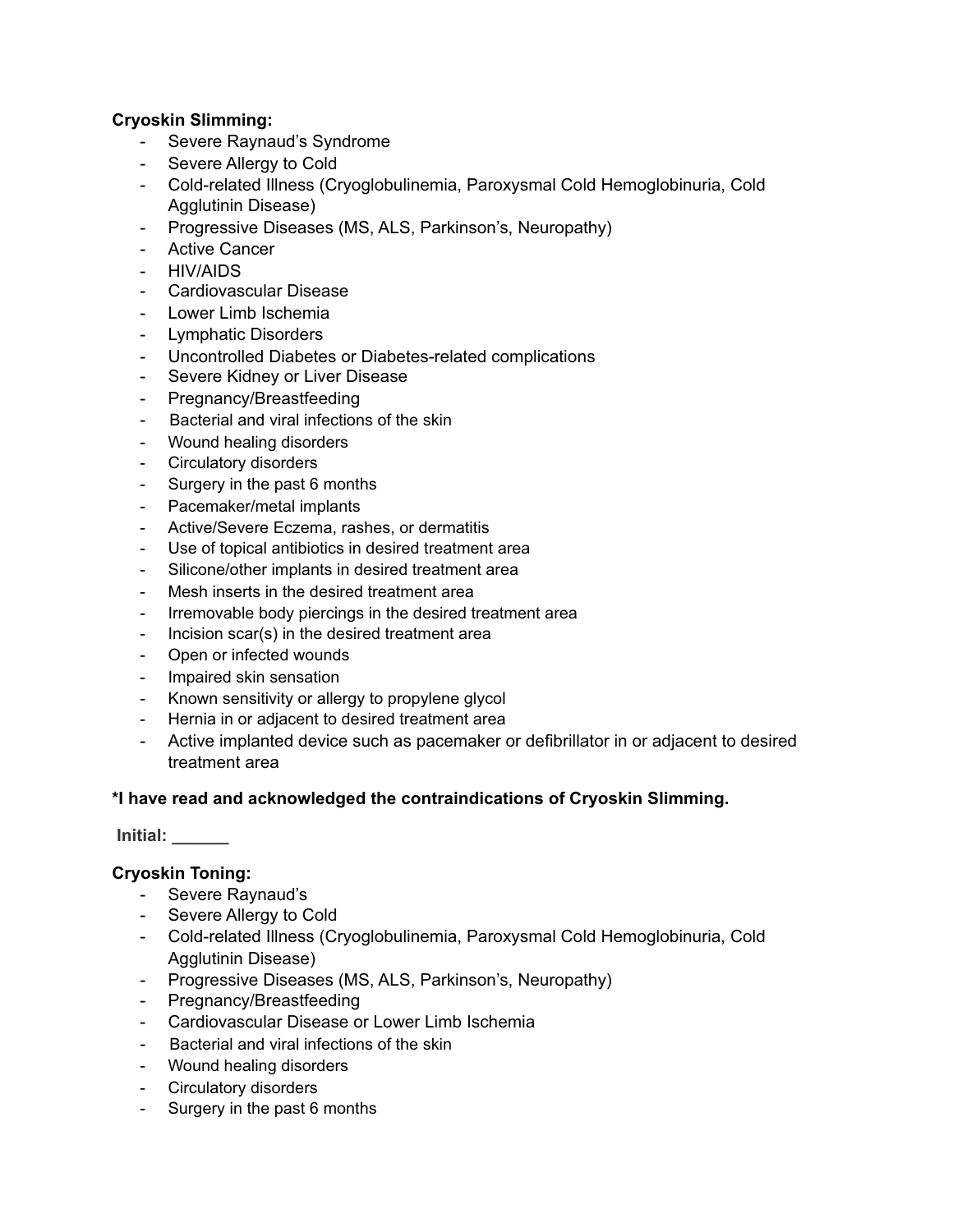- Pacemaker/metal implants
- Active/Severe Eczema, rashes, or dermatitis
- Silicone/other implants in desired treatment area
- Use of topical antibiotics in desired treatment area
- Mesh inserts in the desired treatment area
- Irremovable body piercings in the desired treatment area
- Impaired skin sensation
- Open or infected wounds
- Known sensitivity or allergy to propylene glycol
- Active implanted device such as pacemaker or defibrillator in or adjacent to desired treatment area

### **\*I have read and acknowledged the contraindications of Cryoskin Toning.**

**Initial: \_\_\_\_\_\_** 

### **Cryoskin Facial:**

- Severe Raynaud's
- Severe Allergy to Cold
- Cold-related Illness (Cryoglobulinemia, Paroxysmal Cold Hemoglobinuria, Cold Agglutinin Disease)
- Progressive Diseases (MS, ALS, Parkinson's, Neuropathy)
- Cardiovascular Disease or Lower Limb Ischemia
- Botox in the past 30 days
- Fillers in the past 90 days
- Bacterial and viral infections of the skin
- Wound healing disorders
- Circulatory disorders
- Metal implants
- Surgery in the past 6 months
- Active/Severe Eczema, rashes, or dermatitis
- Silicone/other implants in desired treatment area
- Use of topical antibiotics in desired treatment area
- Irremovable body piercings in the desired treatment area
- Impaired skin sensation
- Open or infected wounds
- Known sensitivity or allergy to propylene glycol
- Active implanted device such as pacemaker or defibrillator in or adjacent to desired treatment area

#### **\*I have read and acknowledged the contraindications of Cryoskin Facial.**

 **Initial: \_\_\_\_\_\_** 

In participating in the Services, you may be photographed, videoed or otherwise recorded by the Company for safety, monitoring and training purposes. You hereby consent to such usage of your imagery for all and any such purpose by the Company and hereby agree that the Company without